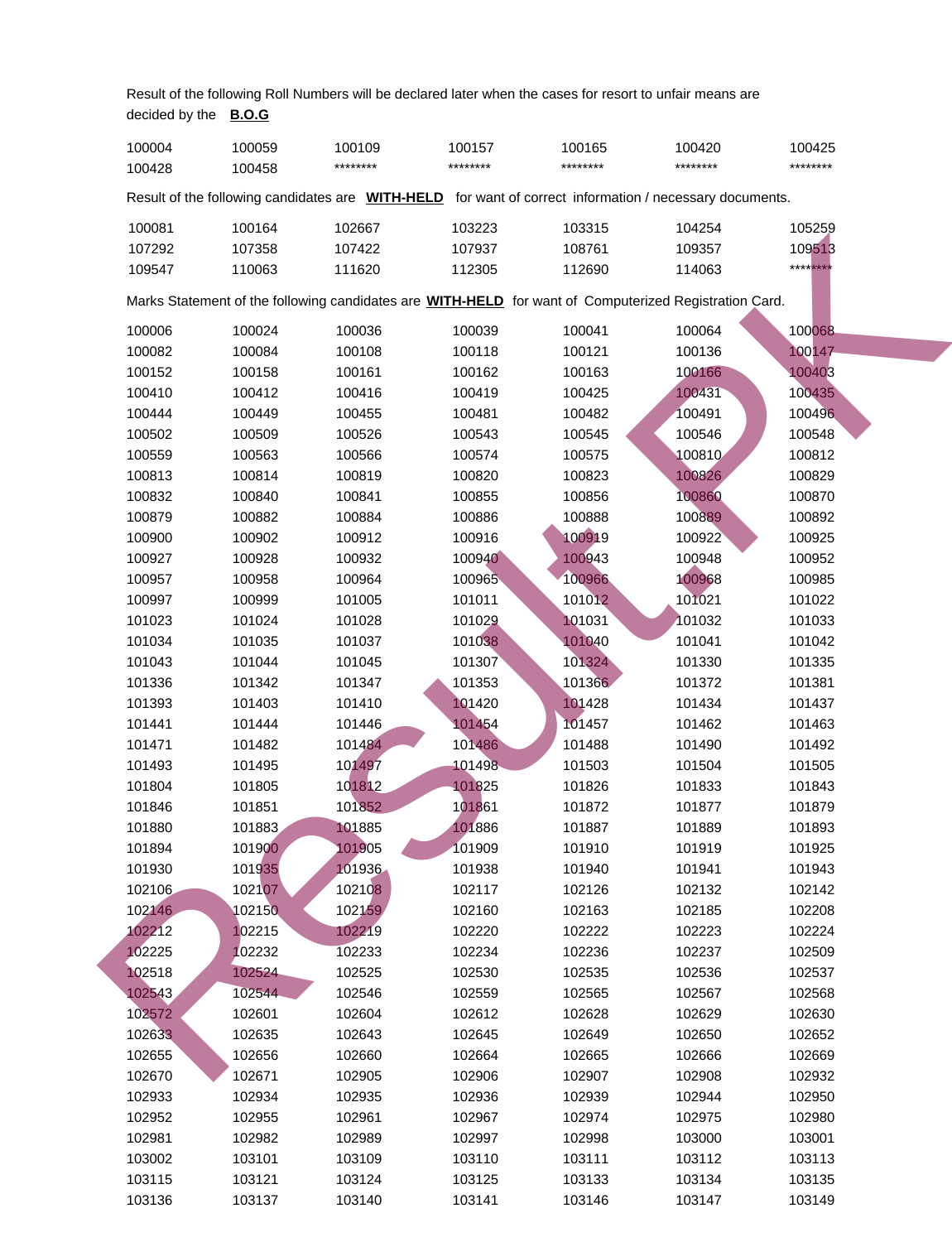| 103151 | 103162 | 103175 | 103178  | 103179 | 103180 | 103182 |
|--------|--------|--------|---------|--------|--------|--------|
| 103185 | 103186 | 103188 | 103196  | 103198 | 103210 | 103211 |
| 103221 | 103228 | 103229 | 103234  | 103235 | 103236 | 103244 |
| 103250 | 103251 | 103256 | 103257  | 103260 | 103263 | 103270 |
| 103274 | 103280 | 103282 | 103284  | 103286 | 103288 | 103289 |
| 103293 | 103294 | 103314 | 103316  | 103317 | 103318 | 103321 |
| 103322 | 103324 | 103325 | 103326  | 103327 | 103330 | 103332 |
| 103334 | 103337 | 103343 | 103354  | 103356 | 103357 | 103358 |
| 103359 | 103361 | 103362 | 103367  | 103368 | 103369 | 103371 |
| 103372 | 103373 | 103374 | 103375  | 103376 | 103377 | 103378 |
| 103379 | 103380 | 103381 | 103382  | 103383 | 103384 | 103385 |
| 103386 | 103389 | 103390 | 103393  | 103394 | 103395 | 103397 |
| 103398 | 103705 | 103710 | 103714  | 103715 | 103718 | 103723 |
| 103727 | 103728 | 103735 | 103738  | 103740 | 103744 | 103748 |
| 103749 | 103750 | 103754 | 103759  | 103761 | 103763 | 103766 |
| 103780 | 103781 | 103782 | 103784  | 103787 | 103788 | 103791 |
| 103792 | 103798 | 103801 | 103802  | 103803 | 103804 | 103811 |
| 103812 | 103818 | 103819 | 103821  | 103825 | 103826 | 103829 |
| 103830 | 103831 | 103832 | 103833  | 103836 | 103837 | 103841 |
| 103842 | 103843 | 103844 | 103848  | 103851 | 103852 | 103853 |
| 103858 | 103859 | 103863 | 103866  | 103867 | 103869 | 103870 |
| 103871 | 103874 | 103879 | 103880  | 103886 | 103894 | 103895 |
| 103897 | 103902 | 103903 | 103904. | 103906 | 103908 | 103909 |
| 103912 | 103914 | 103928 | 103930  | 103932 | 103948 | 103956 |
| 103969 | 103974 | 103975 | 103976  | 103977 | 103978 | 103986 |
| 103987 | 103993 | 103994 | 103996  | 103997 | 104006 | 104007 |
| 104009 | 104013 | 104014 | 104015  | 104017 | 104018 | 104021 |
| 104023 | 104026 | 104028 | 104029  | 104030 | 104031 | 104032 |
| 104040 | 104041 | 104047 | 104048  | 104051 | 104052 | 104053 |
| 104054 | 104055 | 104062 | 104063  | 104068 | 104069 | 104070 |
| 104071 | 104076 | 104078 | 104079  | 104089 | 104090 | 104094 |
| 104102 | 104106 | 104108 | 104109  | 104110 | 104117 | 104121 |
| 104122 | 104123 | 104124 | 104126  | 104128 | 104129 | 104134 |
| 104135 | 104147 | 104148 | 104149  | 104151 | 104152 | 104153 |
| 104154 | 104162 | 104170 | 104176  | 104177 | 104179 | 104182 |
| 104186 | 104187 | 104188 | 104190  | 104191 | 104192 | 104196 |
| 104197 | 104199 | 104200 | 104201  | 104203 | 104205 | 104206 |
| 104207 | 104211 | 104213 | 104214  | 104215 | 104218 | 104221 |
| 104223 | 104224 | 104225 | 104228  | 104229 | 104230 | 104231 |
| 104232 | 104233 | 104234 | 104236  | 104237 | 104240 | 104241 |
| 104248 | 104249 | 104250 | 104251  | 104255 | 104256 | 104259 |
| 104260 | 104261 | 104262 | 104263  | 104264 | 104266 | 104267 |
| 104268 | 104269 | 104271 | 104272  | 104273 | 104274 | 104275 |
| 104276 | 104277 | 104278 | 104279  | 104602 | 104603 | 104604 |
| 104614 | 104615 | 104616 | 104617  | 104801 | 104811 | 104813 |
| 104815 | 104818 | 104819 | 104822  | 104832 | 104835 | 104839 |
| 104845 | 104846 | 104847 | 104849  | 104852 | 104854 | 104855 |
| 104860 | 104861 | 104862 | 104863  | 104865 | 104866 | 104876 |
| 104879 | 104880 | 104882 | 104883  | 104884 | 107002 | 107006 |
| 107014 | 107027 | 107029 | 107043  | 107059 | 107073 | 107085 |
| 107092 | 107098 | 107099 | 107113  | 107116 | 107119 | 107130 |
| 107131 | 107141 | 107151 | 107160  | 107166 | 107178 | 107184 |
| 107194 | 107211 | 107245 | 107246  | 107248 | 107251 | 107253 |
| 107258 | 107268 | 107271 | 107280  | 107284 | 107286 | 107294 |
| 107299 | 107306 | 107316 | 107318  | 107324 | 107331 | 107351 |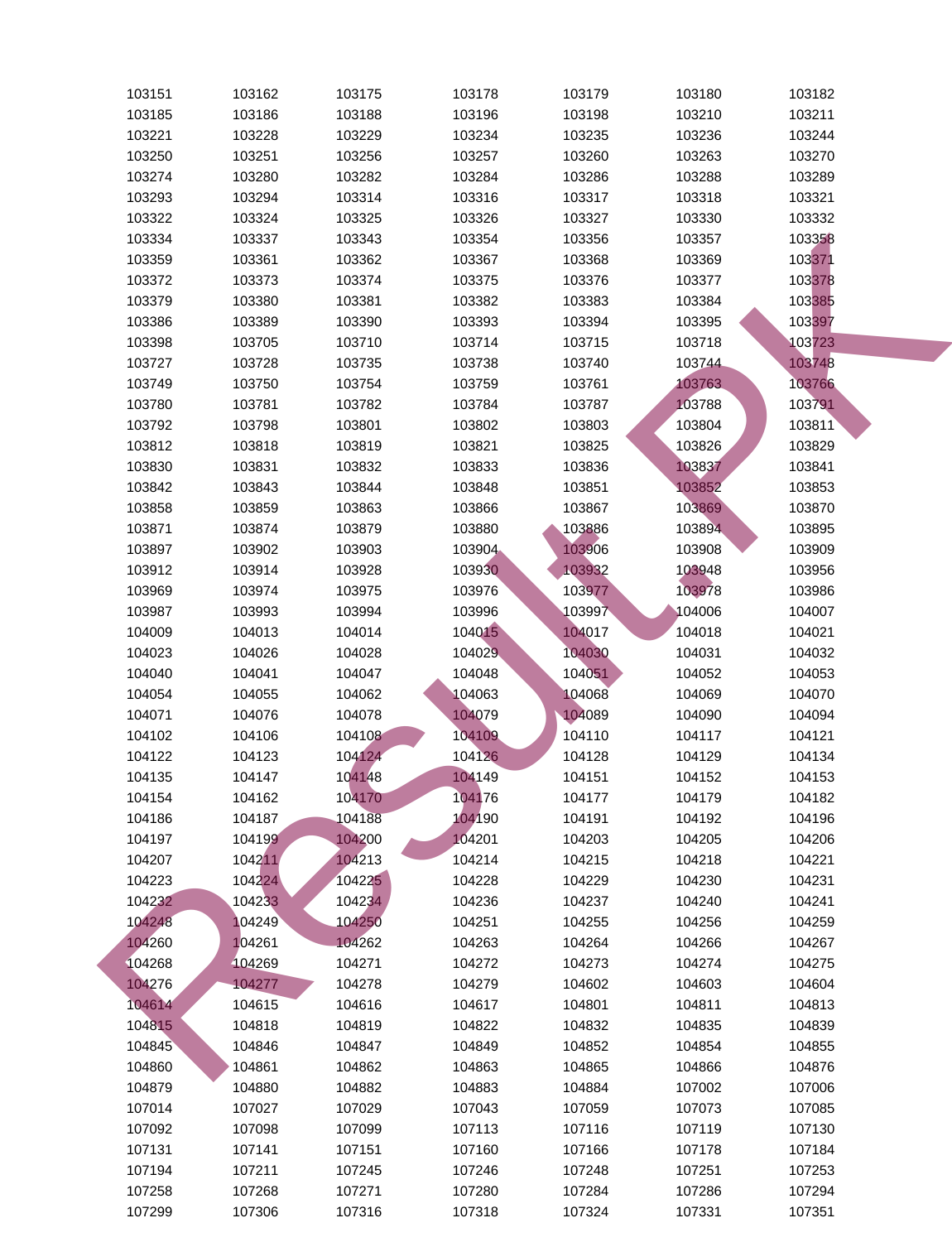| 107355 | 107362 | 107364 | 107365  | 107389 | 107398 | 107409 |
|--------|--------|--------|---------|--------|--------|--------|
| 107410 | 107417 | 107419 | 107423  | 107426 | 107428 | 107702 |
| 107722 | 107729 | 107742 | 107750  | 107751 | 107754 | 107760 |
| 107768 | 107772 | 107779 | 107788  | 107789 | 107817 | 107821 |
| 107828 | 107836 | 107840 | 107842  | 107846 | 107852 | 107856 |
| 107861 | 107867 | 107878 | 107882  | 107887 | 107893 | 107894 |
| 107931 | 107947 | 107949 | 107953  | 107957 | 107959 | 107963 |
| 107967 | 107973 | 107976 | 107978  | 107980 | 107981 | 108004 |
| 108006 | 108007 | 108010 | 108312  | 108320 | 108366 | 108379 |
| 108382 | 108383 | 108384 | 108392  | 108409 | 108411 | 108423 |
| 108432 | 108444 | 108451 | 108464  | 108477 | 108481 | 108483 |
| 108510 | 108512 | 108513 | 108515  | 108516 | 108521 | 108539 |
| 108549 | 108551 | 108552 | 108554  | 108558 | 108566 | 108568 |
| 108579 | 108581 | 108584 | 108587  | 108588 | 108593 | 108598 |
| 108600 | 108605 | 108606 | 108610  | 108614 | 108616 | 108617 |
| 108627 | 108630 | 108635 | 108637  | 108638 | 108642 | 108643 |
| 108645 | 108667 | 108676 | 108683  | 108715 | 108718 | 108741 |
| 108743 | 108748 | 108752 | 108757  | 108759 | 108764 | 108770 |
| 108771 | 108772 | 108775 | 109002  | 109003 | 109004 | 109016 |
| 109018 | 109021 | 109031 | 109035  | 109038 | 109051 | 109056 |
| 109071 | 109085 | 109098 | 109106  | 109113 | 109120 | 109123 |
| 109125 | 109138 | 109139 | 109142  | 109143 | 109166 | 109169 |
| 109170 | 109190 | 109200 | 109205. | 109217 | 109222 | 109223 |
| 109225 | 109234 | 109244 | 109248  | 109262 | 109263 | 109265 |
| 109266 | 109277 | 109300 | 109309  | 109313 | 109353 | 109368 |
| 109370 | 109371 | 109373 | 109374  | 109382 | 109503 | 109512 |
| 109518 | 109521 | 109526 | 109545  | 109550 | 109554 | 109558 |
| 109560 | 109573 | 109576 | 109577  | 109585 | 109590 | 109603 |
| 109604 | 109622 | 109629 | 109630  | 109644 | 109653 | 109662 |
| 109680 | 109681 | 109684 | 109685  | 109687 | 109693 | 109694 |
| 109695 | 109707 | 109710 | 109712  | 109715 | 109717 | 109718 |
| 109724 | 109725 | 109734 | 109735  | 109738 | 109915 | 109928 |
| 109939 | 109943 | 109954 | 109959  | 109967 | 109968 | 109977 |
| 109986 | 109991 | 110002 | 110004  | 110005 | 110012 | 110014 |
| 110027 | 110030 | 110033 | 110035  | 110036 | 110050 | 110052 |
| 110065 | 110077 | 110080 | 110081  | 110083 | 110086 | 110089 |
| 110090 | 110093 | 110094 | 110096  | 110117 | 110120 | 110121 |
| 110125 | 110126 | 110129 | 110134  | 110136 | 110137 | 110138 |
| 110139 | 110140 | 110141 | 110406  | 110407 | 110416 | 110428 |
| 110440 | 110441 | 110454 | 110493  | 110497 | 110500 | 110514 |
| 110527 | 110539 | 110540 | 110541  | 110543 | 110553 | 110562 |
| 110565 | 110576 | 110578 | 110579  | 110581 | 110583 | 110591 |
| 110596 | 110619 | 110624 | 110630  | 110648 | 110649 | 110652 |
| 110668 | 110670 | 110675 | 110680  | 110681 | 110682 | 110690 |
| 110695 | 110696 | 110697 | 110698  | 110703 | 110706 | 110707 |
| 110710 | 110722 | 110727 | 110740  | 110741 | 110745 | 110746 |
| 110749 | 111007 | 111008 | 111059  | 111064 | 111073 | 111080 |
| 111081 | 111087 | 111097 | 111098  | 111103 | 111304 | 111310 |
| 111328 | 111332 | 111345 | 111347  | 111351 | 111362 | 111366 |
| 111367 | 111374 | 111381 | 111384  | 111391 | 111399 | 111401 |
| 111407 | 111408 | 111413 | 111414  | 111422 | 111424 | 111437 |
| 111444 | 111449 | 111451 | 111457  | 111458 | 111467 | 111472 |
| 111478 | 111483 | 111504 | 111506  | 111514 | 111520 | 111522 |
| 111532 | 111559 | 111577 | 111590  | 111591 | 111593 | 111596 |
| 111598 | 111608 | 111614 | 111615  | 111616 | 111621 | 111623 |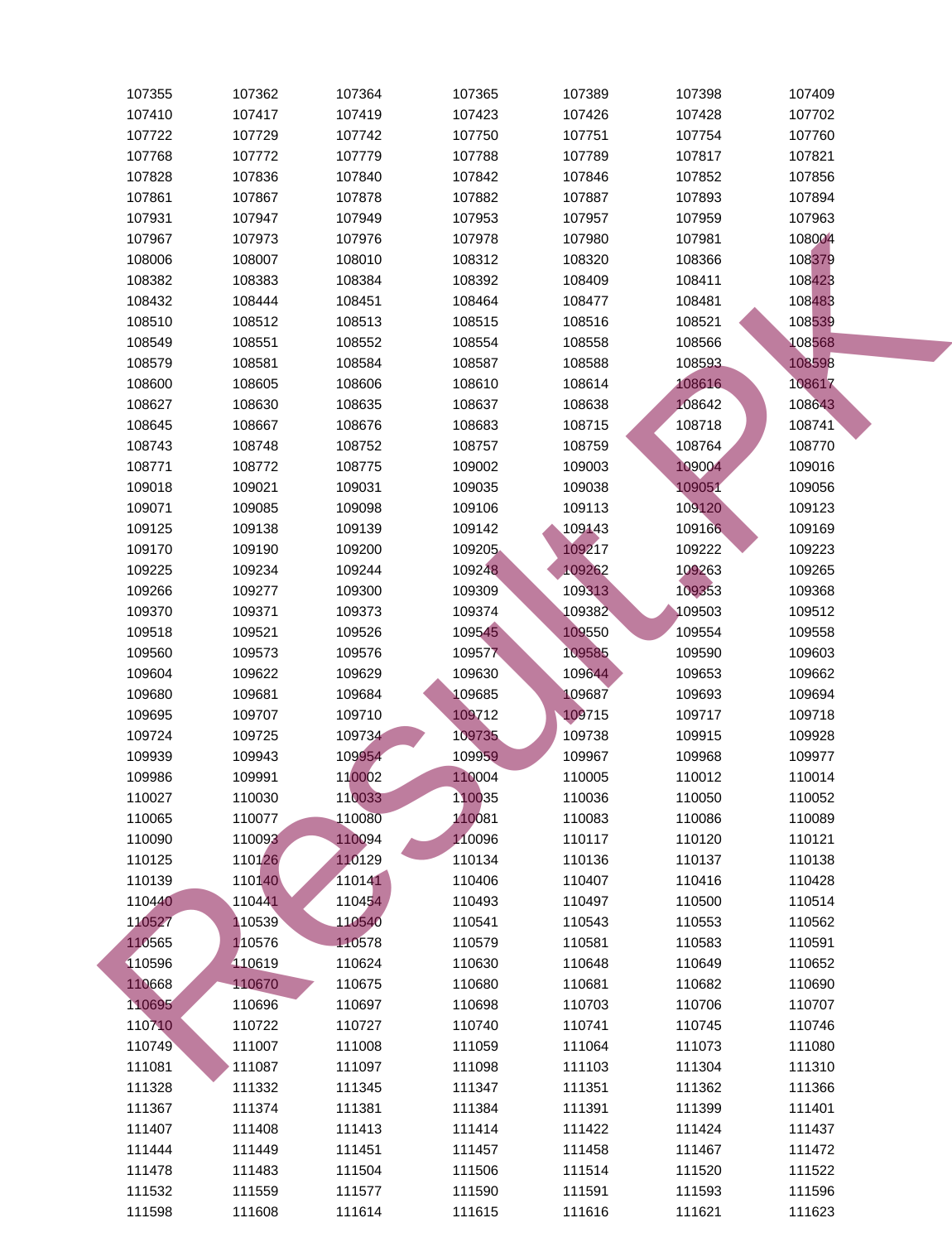| 111626 | 111627 | 111629 | 111634 | 111641 | 111644 | 111646 |
|--------|--------|--------|--------|--------|--------|--------|
| 111651 | 111654 | 111658 | 111659 | 111660 | 112002 | 112003 |
| 112004 | 112009 | 112013 | 112015 | 112016 | 112019 | 112024 |
| 112028 | 112031 | 112043 | 112047 | 112048 | 112049 | 112052 |
| 112053 | 112055 | 112059 | 112063 | 112068 | 112074 | 112078 |
| 112084 | 112085 | 112086 | 112087 | 112095 | 112096 | 112101 |
| 112102 | 112103 | 112109 | 112114 | 112115 | 112116 | 112117 |
| 112118 | 112121 | 112129 | 112134 | 112138 | 112139 | 112140 |
| 112147 | 112148 | 112149 | 112150 | 112154 | 112157 | 112166 |
| 112167 | 112168 | 112174 | 112177 | 112178 | 112179 | 112183 |
| 112186 | 112189 | 112194 | 112195 | 112201 | 112202 | 112210 |
| 112215 | 112216 | 112217 | 112218 | 112219 | 112226 | 112232 |
| 112246 | 112247 | 112248 | 112251 | 112256 | 112259 | 112263 |
| 112267 | 112270 | 112271 | 112272 | 112274 | 112278 | 112286 |
| 112287 | 112292 | 112295 | 112309 | 112311 | 112312 | 112316 |
| 112320 | 112329 | 112348 | 112349 | 112350 | 112354 | 112355 |
| 112356 | 112357 | 112358 | 112365 | 112366 | 112369 | 112371 |
| 112373 | 112377 | 112379 | 112380 | 112383 | 112386 | 112389 |
| 112390 | 112391 | 112394 | 112397 | 112400 | 112403 | 112405 |
| 112410 | 112411 | 112418 | 112419 | 112421 | 112422 | 112425 |
| 112426 | 112428 | 112429 | 112432 | 112436 | 112437 | 112438 |
| 112440 | 112445 | 112446 | 112447 | 112453 | 112458 | 112459 |
| 112463 | 112467 | 112469 | 112470 | 112475 | 112476 | 112477 |
| 112479 | 112480 | 112481 | 112485 | 112486 | 112490 | 112493 |
| 112496 | 112502 | 112504 | 112505 | 112506 | 112507 | 112509 |
| 112510 | 112511 | 112514 | 112517 | 112521 | 112522 | 112525 |
| 112528 | 112529 | 112530 | 112531 | 112533 | 112534 | 112535 |
| 112537 | 112538 | 112542 | 112543 | 112544 | 112545 | 112546 |
| 112547 | 112549 | 112550 | 112551 | 112552 | 112553 | 112554 |
| 112557 | 112558 | 112559 | 112560 | 112562 | 112563 | 112570 |
| 112571 | 112572 | 112573 | 112575 | 112578 | 112581 | 112584 |
| 112591 | 112592 | 112600 | 112603 | 112604 | 112608 | 112609 |
| 112610 | 112611 | 112617 | 112622 | 112623 | 112624 | 112627 |
| 112628 | 112630 | 112634 | 112636 | 112639 | 112641 | 112642 |
| 112645 | 112648 | 112653 | 112654 | 112656 | 112657 | 112660 |
| 112663 | 112664 | 112667 | 112672 | 112675 | 112676 | 112679 |
| 112680 | 112681 | 112682 | 112683 | 112684 | 112691 | 112692 |
| 113101 | 113104 | 113109 | 113110 | 113113 | 113114 | 113116 |
| 113127 | 113128 | 113407 | 113414 | 113415 | 113423 | 113429 |
| 113430 | 113442 | 113469 | 113505 | 113506 | 113508 | 113520 |
| 113522 | 113523 | 113524 | 113801 | 113813 | 113816 | 113818 |
| 113823 | 113824 | 113832 | 113835 | 113836 | 113842 | 113844 |
| 113852 | 113855 | 113864 | 113868 | 113870 | 113877 | 113880 |
| 113890 | 113892 | 113903 | 113904 | 113915 | 113916 | 113925 |
| 113931 | 113940 | 113948 | 113950 | 113953 | 113959 | 113963 |
| 113966 | 113970 | 113974 | 113975 | 113976 | 113977 | 113979 |
| 113989 | 113994 | 114014 | 114036 | 114047 | 114050 | 114051 |
| 114053 | 114054 | 114055 | 114059 | 114060 | 114066 | 114068 |
| 114070 | 114073 | 114077 | 114078 | 114079 | 114081 | 114082 |
| 114302 | 114305 | 114311 | 114312 | 114314 | 114315 | 114319 |
| 114322 | 114340 | 114346 | 114350 | 114353 | 114354 | 114616 |
| 114622 | 114625 | 114629 | 114646 | 114657 | 114663 | 114664 |
| 114667 | 114675 | 114678 | 114685 | 114691 | 114692 | 114694 |
| 114696 | 114700 | 114702 | 114706 | 114707 | 114713 | 114724 |
| 114732 | 114734 | 114735 | 114738 | 114742 | 114744 | 114753 |